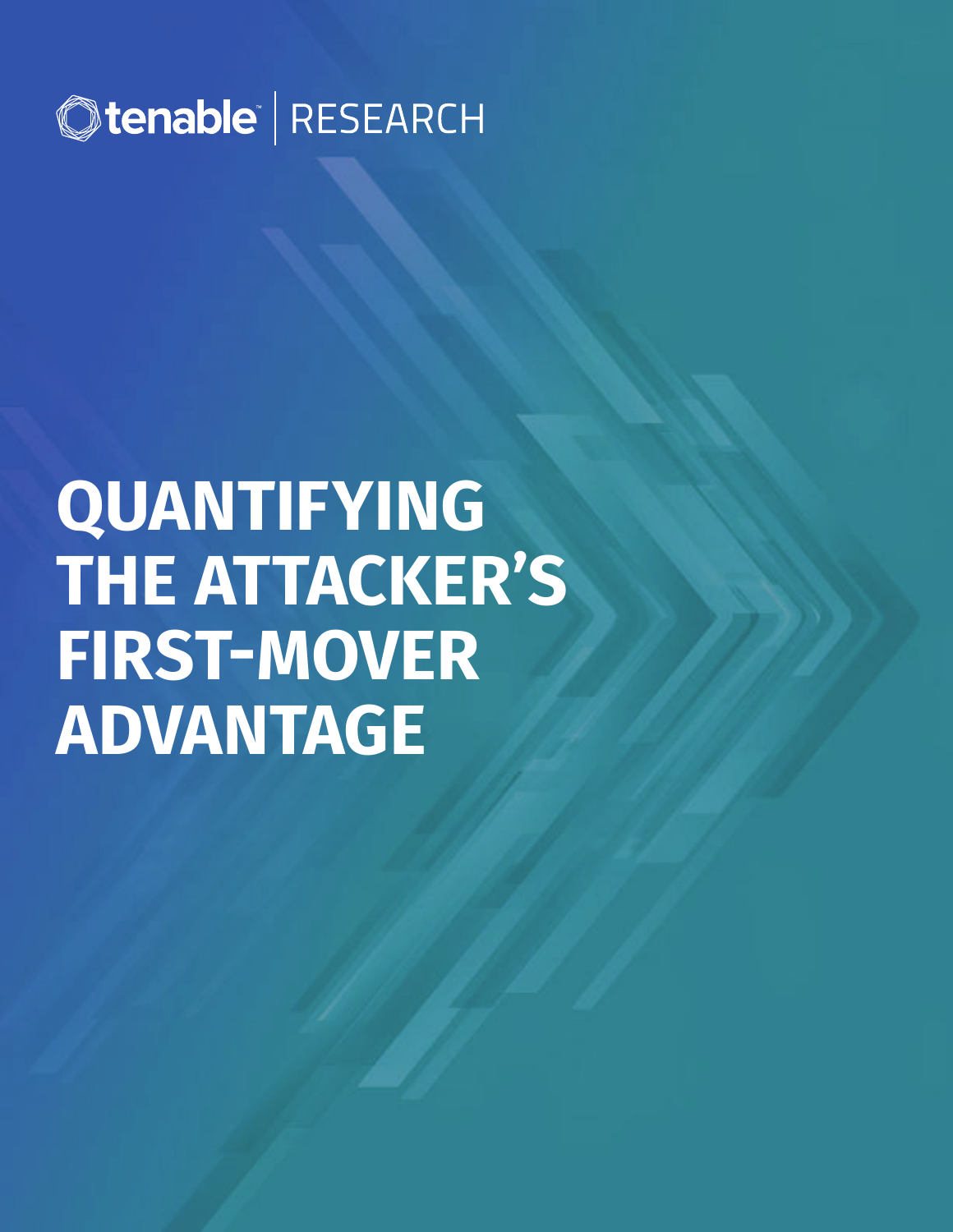# **CONTENTS**

| <b>Executive Summary</b>                                | 3  |
|---------------------------------------------------------|----|
| <b>Findings</b>                                         | 3  |
| Recommendations                                         | 3  |
| <b>Introduction</b>                                     | 4  |
| <b>Quantifying the Attacker's First-Mover Advantage</b> | 4  |
| <b>Analysis</b>                                         | 6  |
| <b>Vulnerability Data Set</b>                           | 6  |
| <b>Median Delta</b>                                     | 6  |
| <b>Negative Delta</b>                                   | 7  |
| <b>Noteworthy Deltas</b>                                | 8  |
| <b>Conclusion</b>                                       | 9  |
| <b>Appendix</b>                                         | 11 |
| High-Level Data Breakdown                               | 11 |
| Methodology                                             | 12 |
| Limitations                                             | 12 |
| <b>Broader Analysis</b>                                 | 13 |
| <b>Standards and Conventions</b>                        | 14 |
| <b>About Tenable</b>                                    | 14 |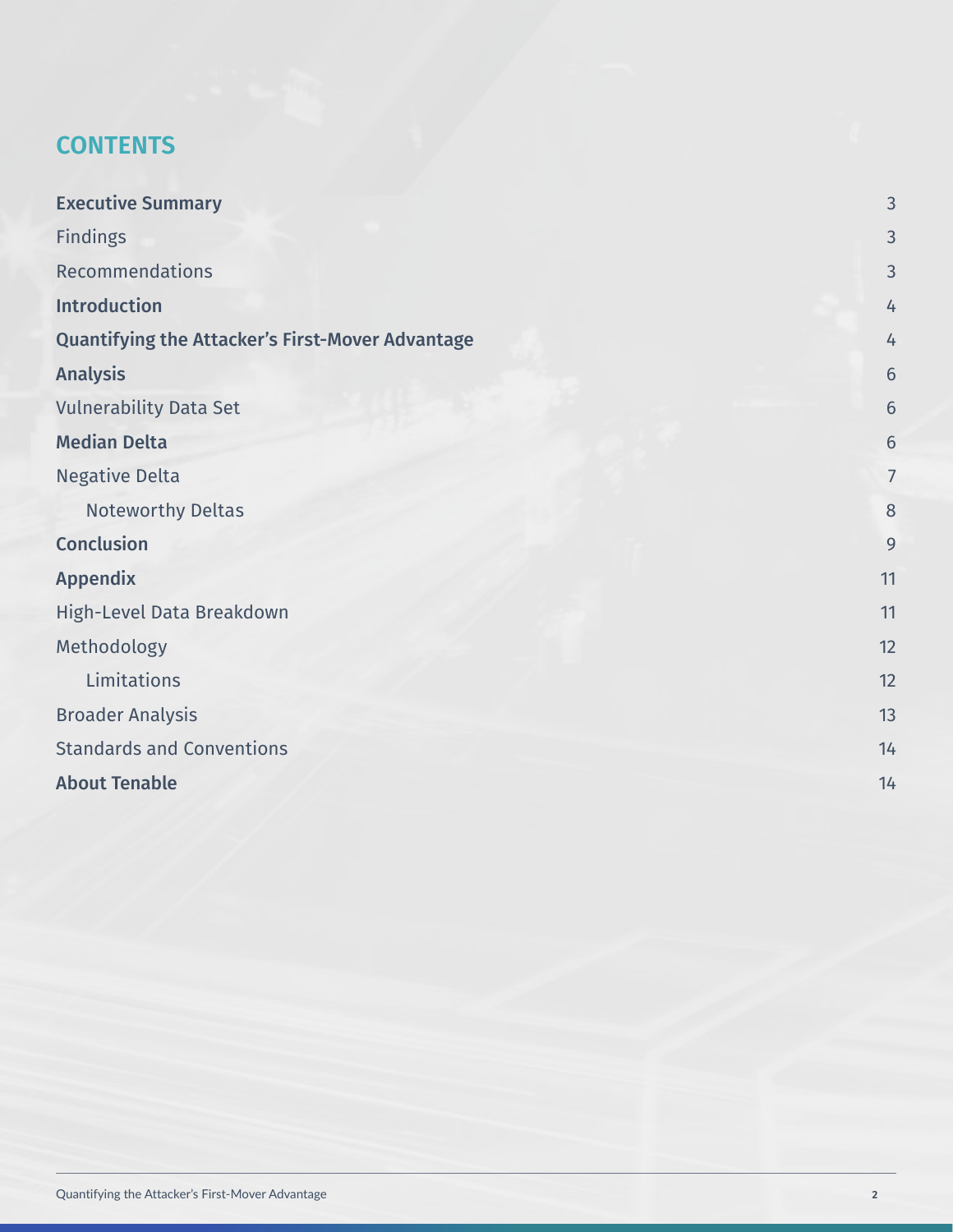# <span id="page-2-0"></span>**I. EXECUTIVE SUMMARY**

This report measures the difference in days between when an exploit for a vulnerability becomes publicly available (Time to Exploit Availability) and when a vulnerability is first assessed (Time to Assess).

A negative delta indicates that the attacker has an opportunity to exploit a vulnerability before the defender is even aware of the risk.

The sample set used for this analysis is based on the 50 most prevalent vulnerabilities from nearly 200,000 unique vulnerability assessment scans.

### **Findings:**

# **7-day**

Attackers have a median sevenday window of opportunity to exploit a vulnerability before a defender is even aware they are vulnerable.

# **76%**

of analyzed vulnerabilities had a negative delta – meaning the attacker has the first-mover advantage.

# **34%**

For 34 percent of the analyzed vulnerabilities, an exploit was available on the same day that the vulnerability was disclosed.

**24%**

A further point of concern is that 24 percent of analyzed vulnerabilities were being actively exploited by malware, ransomware or exploit kits in the wild.

# **75%**

While improving the Time to Assess by 75 percent would result in a positive delta for 66 percent of the analyzed vulnerabilities, the rapid Time to Exploit Availability and its weaponization mean that defenders often begin on a back footing and are challenged to gain the lead in the first move.

#### **Recommendations:**

- Use continuous vulnerability assessments to effectively improve the Time to Assess but this by itself cannot fully mitigate the resulting exposure gap.
- Vulnerabilities and exploits are discovered and published incessantly, and attacks and threats evolve at a rapid pace and can strike at any time. The objective of an effective vulnerability management program must be to quickly adapt and react to these changing circumstances. A start-stop or cyclical model falls short in achieving this objective, requiring instead a vulnerability management approach based on a continuous integration and delivery (CI/CD) model.
- Align operational processes to support rapid response and ad hoc remediation and mitigation requests outside of regular maintenance and patch windows.
- Focus remediation and prioritization efforts on vulnerabilities with publicly available exploits and those actively being targeted by malware, exploit kits and ransomware. This necessitates up-to-date situational awareness and threat context.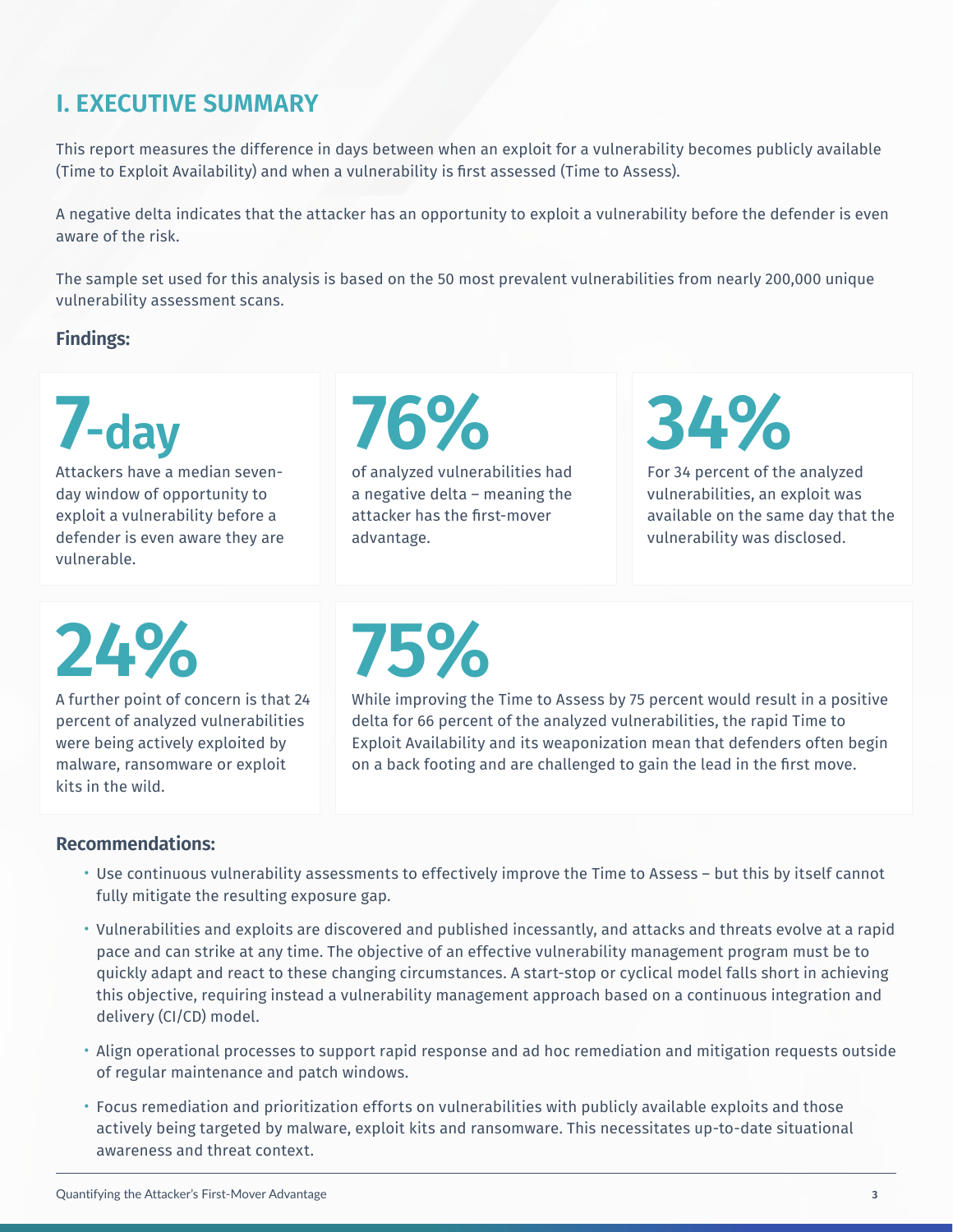# <span id="page-3-0"></span>**II. INTRODUCTION**

This research report examines the difference in time between when a public exploit for a vulnerability is published and when users actively assess it. These two events represent the first move the attacker and defender make.

The premise of this paper is that this delta is an indicative metric in determining [Cyber Exposure](http://www.tenable.com/blog/cyber-exposure-the-next-frontier-for-security). The sample set is based on the analysis of real-world vulnerability assessment data from nearly 200,000 unique vulnerability assessment scans. We selected the 50 most prevalent critical and high-severity vulnerabilities from this data set for this report.

A basic understanding of how vulnerabilities are researched, assessed and exploited is assumed.

## **III. QUANTIFYING THE ATTACKER'S FIRST-MOVER ADVANTAGE**

Security professionals are engaged in a continuous arms race with threat actors. In relation to vulnerabilities, this arms race is between attackers' access to exploits and defenders' ability to assess, remediate and mitigate them. The attackers gain and maintain the advantage if they can stay at least one step ahead of the defender, resulting in a window of exposure. The race is never-ending and begins again with every new vulnerability discovered. The finish line keeps shifting, with the attacker setting the pace.





*Figure 1. Attackers and Defenders First Moves Post-Vulnerability Disclosure*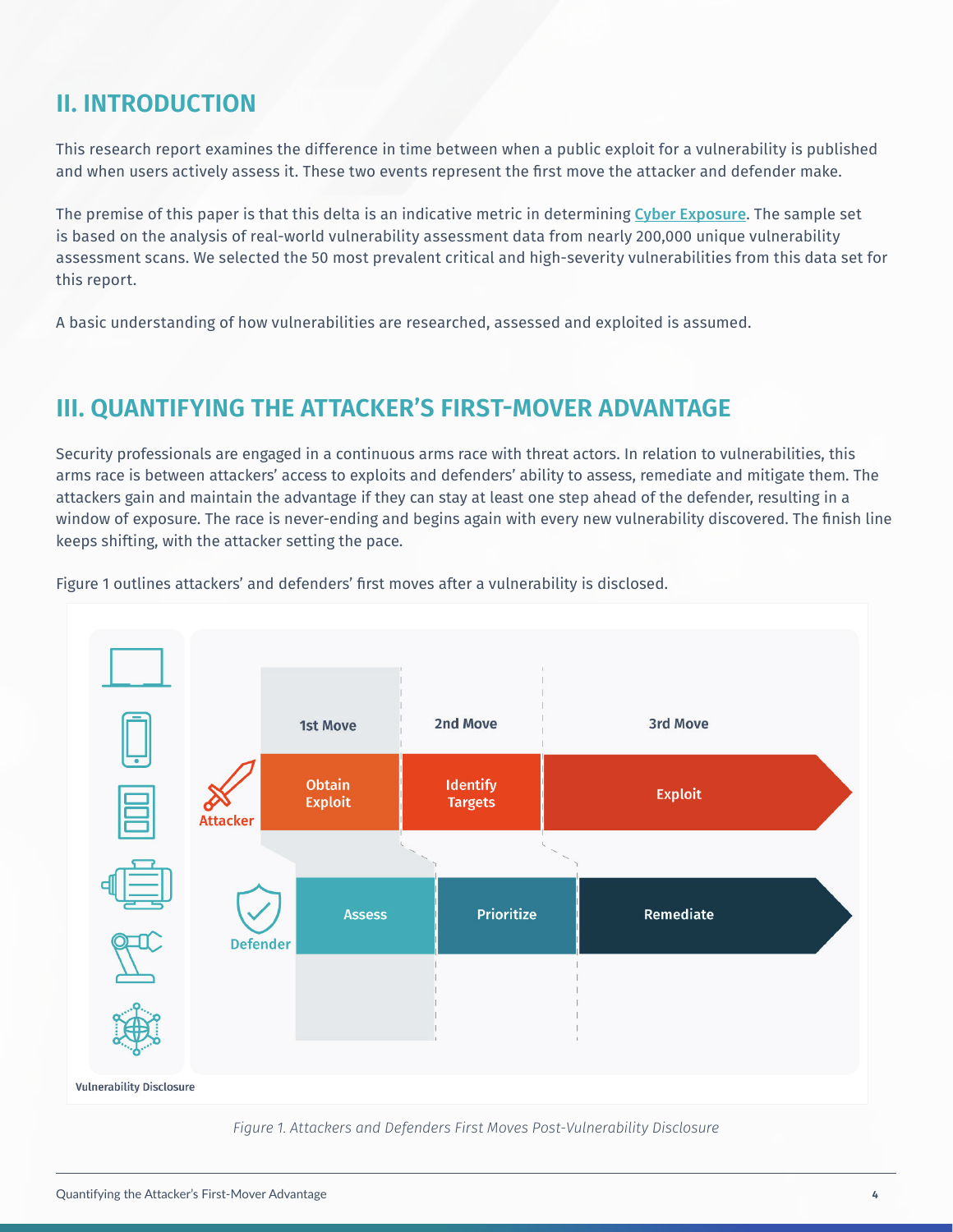After a new vulnerability has been disclosed, the attacker's first move is to obtain a working exploit. For the defender, the first move is to assess whether the vulnerability impacts their organization and if they're at risk. The defender makes this assessment via a vulnerability scan. If we measure the Time to Exploit Availability (TtE) against the first Time to Assess (TtA), we will end up with a negative or positive number expressing the delta between the two:

- A negative delta indicates that the attacker has gained the first-mover advantage.
- A positive delta means that the defender has assessed the vulnerability faster than an exploit was available and has breathing room to initiate remediation and mitigation steps.

As long as the attacker retains the lead, the defender is exposed to risk, providing the attacker with a window of opportunity to strike with impunity.

In theory, the defender has time to remediate a vulnerability until an attacker actually exploits it. For most vulnerabilities, there is insufficient data available for when they are actively exploited in the wild. We do not always have the full view of what attackers are doing, so we must focus on what we can reliably determine and extrapolate from that information. When an exploit is available, we should assume it can and will be used. While other research has focused on TtE, this paper correlates TtE with TtA.

Our assumption for this analysis is that the race is a sprint, not a marathon. Measuring the attackers' and defenders' first moves provides insight into how the race begins and is a guiding indicator of how it will end. In other words, whoever seizes the lead with the first move typically retains the advantage. Leaving undisclosed zero-days aside, as soon as a public exploit is available, a vulnerability changes from a hypothetical to a real risk.

**This analysis calculates the delta between the Time to Exploit Availability (TtE) and the Time to Assess (TtA) for the 50 most prevalent vulnerabilities by affected assets in the data set. The sample size is not sufficient to draw any broader conclusions about vulnerabilities. The delta will change depending on the prevalent vulnerabilities at any given time. For the delta calculated across a broader segment of vulnerabilities, please see the Appendix.**

**We are measuring the time difference between when an exploit is made publicly available and when the vulnerability is first assessed.**

 $\Lambda$  = TtF – TtA

TtE = Time to Exploit Availability TtA = Time to Assess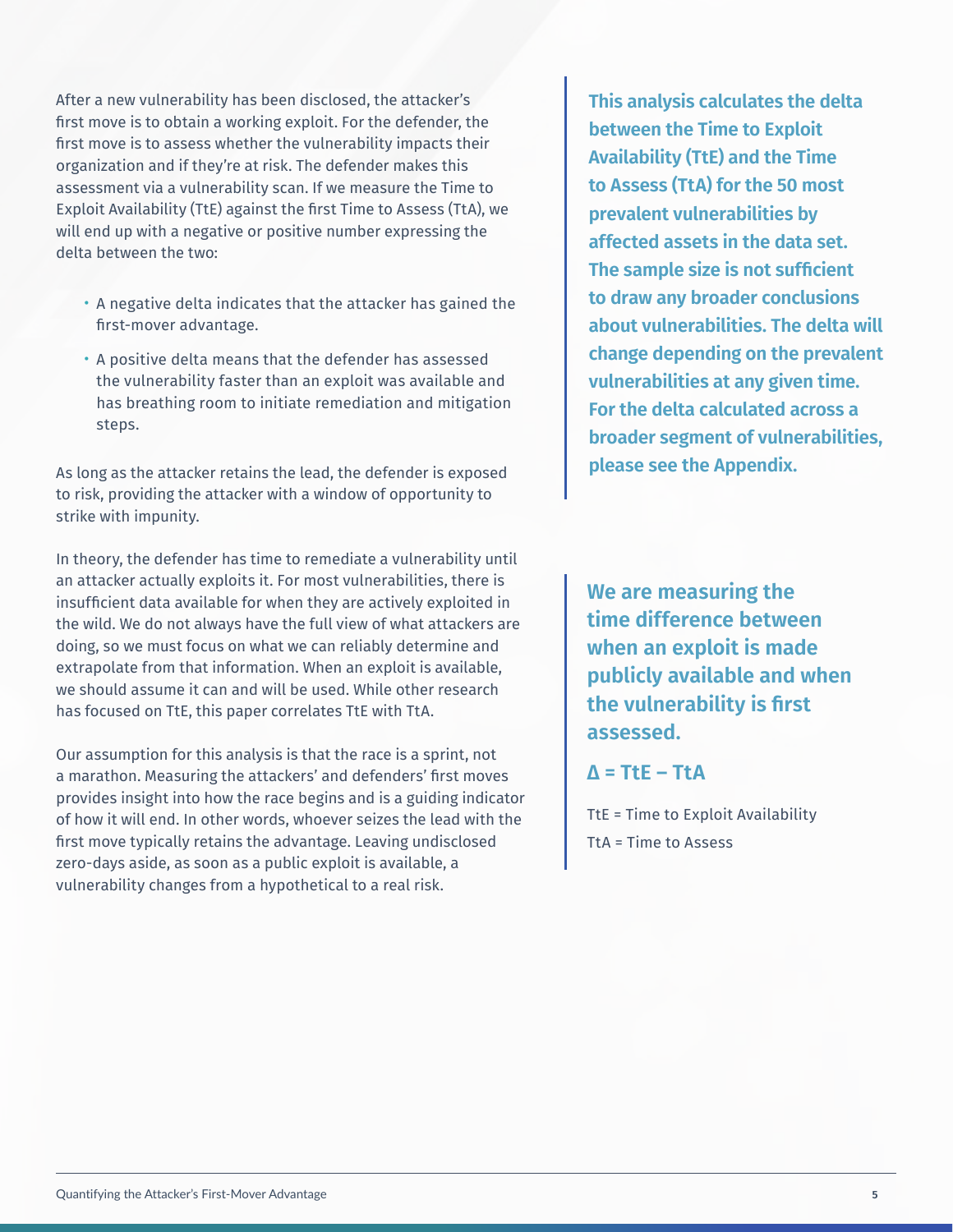## <span id="page-5-0"></span>**IV. ANALYSIS**

#### **Vulnerability Data Set**

To conduct the analysis and calculate the median delta, we generated our data set of vulnerabilities based on the following criteria:

- A severity of High (CVSSv2 7.0–8.9) and Critical (CVSSv2 9–10)
- A public exploit is available
- A Tenable plugin was released in 2017

We then selected the top 50 vulnerabilities based on the highest total of affected assets over a three-month period in late 2017. We used this selection criteria to ground the analysis in real-world activity.

# V. MEDIAN DELTA

| <b>Median Delta</b>                       |             |
|-------------------------------------------|-------------|
| Median Time to Exploit Availability (TtE) | 5.5 days    |
| Median Time to Assess (TtA)               | $12.8$ days |
| Median Delta                              | -7.3        |

*Table 1. Median Delta in 50 Most Prevalent Vulnerabilities*

The results of the analysis of the most prevalent vulnerabilities showed that the median TtE across our sample set is 5.5 days. The median TtA is 12.8. This results in a median delta of -7.3. **This means that across the sample data set, the attackers have a median seven-day window of opportunity to exploit the vulnerabilities before the defender has even assessed for the vulnerability.**

## **Top 50 Most Prevalent Vulnerabilities Summary**

## **Critical Severity**

**54%** of the 50 most prevalent vulnerabilities are of Critical severity, with a CVSS version 2 Base Score of 9-10.

## **Exploited by Malware**

**24%** (12 out 50) of the included vulnerabilities are known to be targeted in the wild by malware.

## **In the News**

**14%** (7 out 50) of the included vulnerabilities are considered High Profile by Tenable, based on coverage in the media.

## **Median Δ = -7.3**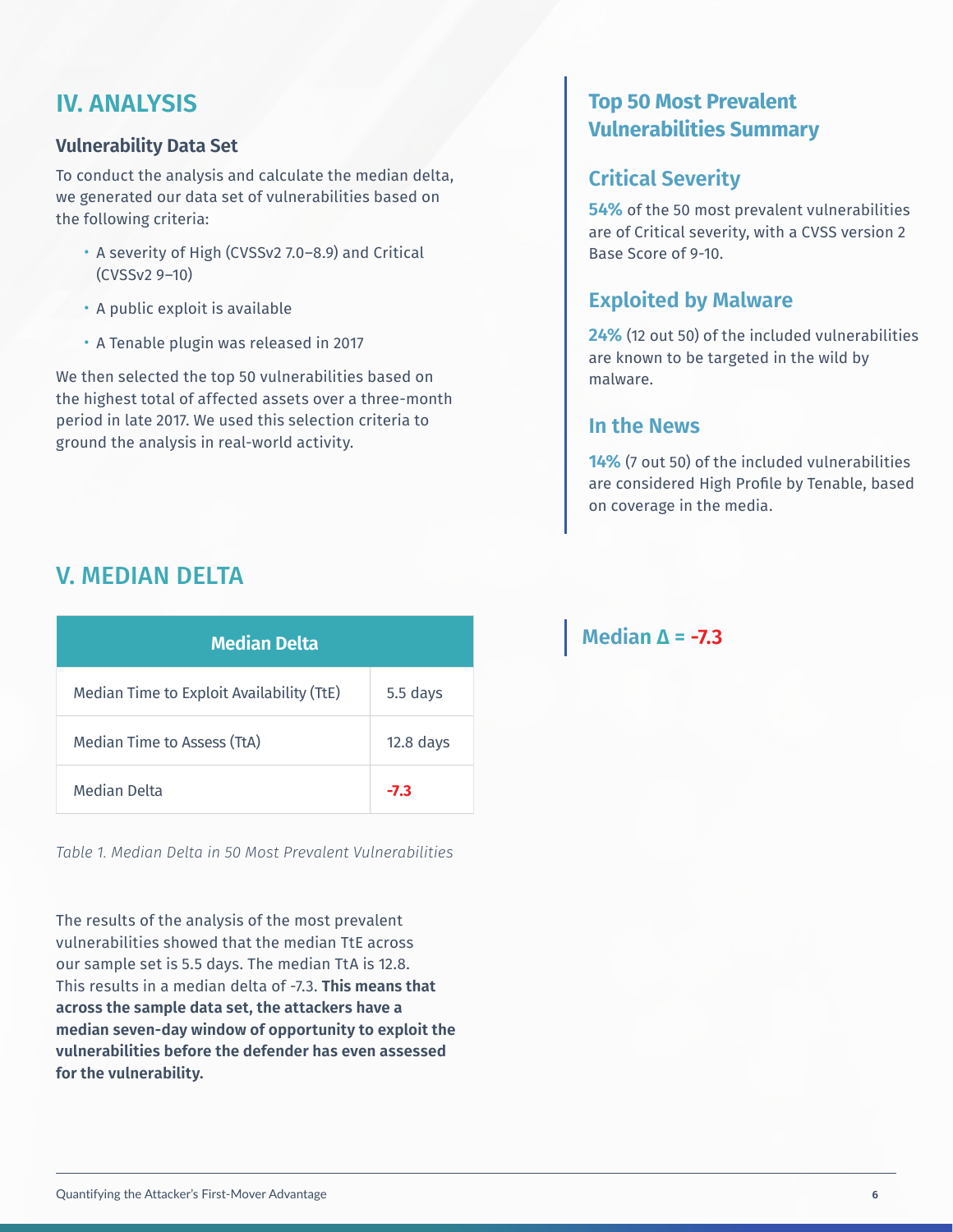## 76 percent of analyzed vulnerabilities have a negative delta.

<span id="page-6-0"></span>

#### **Negative Delta**

For 76 percent of vulnerabilities, the delta was negative, meaning that the attackers gained the first-mover advantage. In 34 percent of cases, an exploit was made publicly available on the same day that a vulnerability was disclosed.

Worryingly, 24 percent of vulnerabilities in the data set were actively being targeted by malware in the wild, with a median delta of -6.7. Fourteen percent of vulnerabilities in the data are considered High Profile based on discussion in the media. These High Profile vulnerabilities have a median delta of -12.0.

**Median "Exploited by Malware" Delta: -6.7**

**Median "In the News" Delta: -12.0**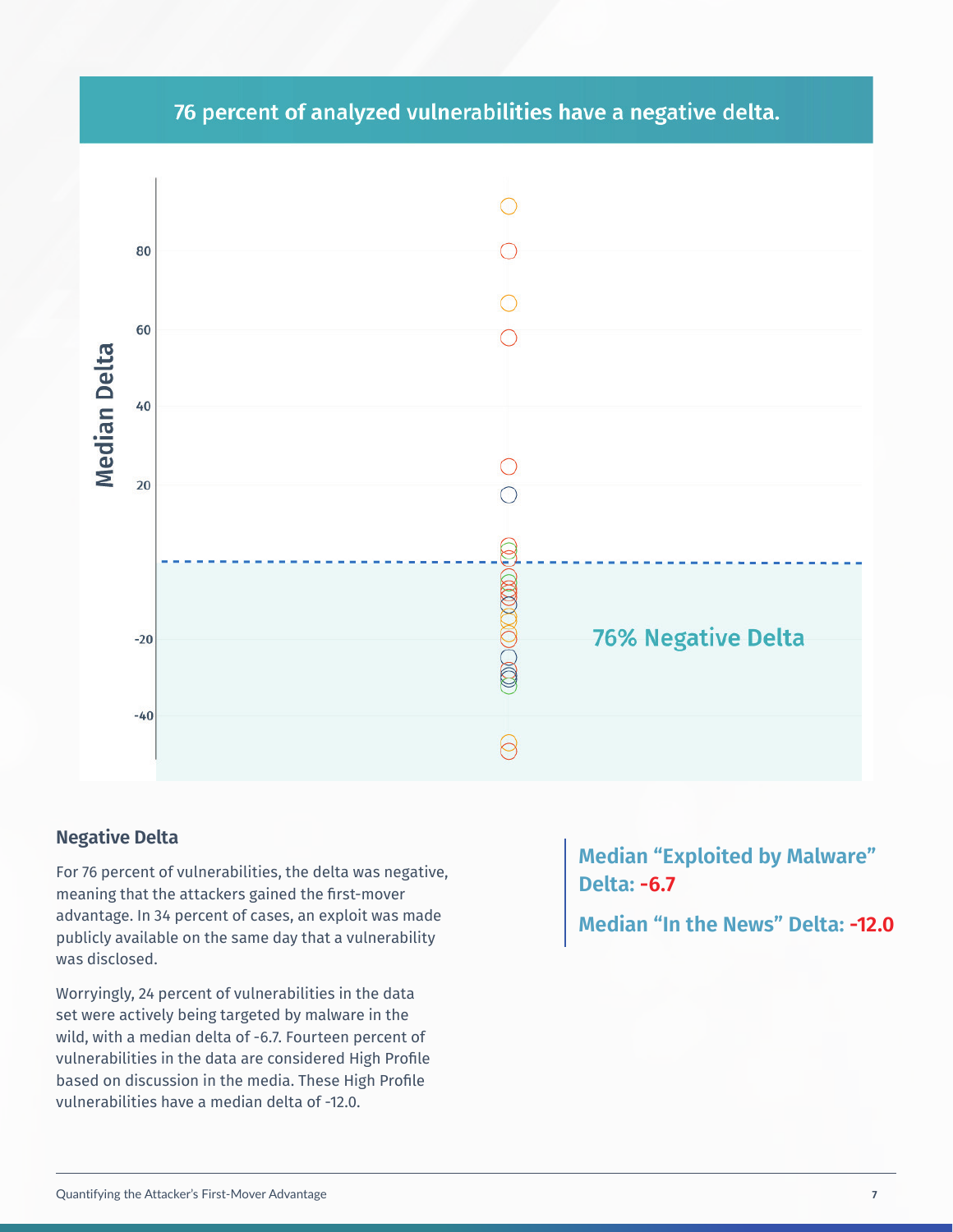## <span id="page-7-0"></span>Noteworthy Deltas

| <b>CVE</b>                       | <b>Name</b>                                                                      | <b>Why</b><br><b>Noteworthy?</b>                                                                                                                                                                   | <b>Median</b><br><b>TtE</b><br>(in full days) | <b>Median</b><br><b>TtA</b><br>(in full days) | <b>Median</b><br><b>Delta</b><br>(in full days) |
|----------------------------------|----------------------------------------------------------------------------------|----------------------------------------------------------------------------------------------------------------------------------------------------------------------------------------------------|-----------------------------------------------|-----------------------------------------------|-------------------------------------------------|
| CVE-2017-5638*                   | <b>Apache Struts</b><br><b>Remote Code</b><br>Execution<br>Vulnerability         | High Profile - root<br>cause for Equifax<br>breach                                                                                                                                                 | $\mathbf{1}$                                  | 4                                             | $-3$                                            |
| CVE-2017-7494                    | Samba Remote<br>Code Execution<br>Vulnerability                                  | <b>High Profile</b><br>and included<br>in malware<br>- SambaCry<br>or Eternal<br>Red. Related<br>vulnerability<br>to WannaCry<br>but affecting<br>Samba. Targeted<br>by StorageCrypt<br>Ransomware | $\overline{0}$                                | 9                                             | $-9$                                            |
| CVE-2017-8759                    | Microsoft Windows<br>.NET Framework<br>Remote Code<br>Execution<br>Vulnerability | <b>High Profile</b><br>and included in<br>Malware - used by<br>nation state APT<br>groups to deploy<br>FinSpy surveillance<br>tool                                                                 | 1                                             | $\overline{7}$                                | $-6$                                            |
| CVE-2017-5753**<br>CVE-2017-5715 | Multiple CPU<br>Hardware<br>Information<br><b>Disclosure</b><br>Vulnerability    | High Profile -<br>Spectre CPU<br>vulnerability                                                                                                                                                     | $\mathbf 0$                                   | 15                                            | $-15$                                           |

*Table 2. Deltas for Noteworthy CVEs*

\*CVE-2017-5638, shown here for reference, was not present in the 50 most prevalent vulnerabilities, but was present in a larger sample data set. See the Appendix for details.

\*\*Spectre was disclosed in early 2018, but was included for reference and comparison.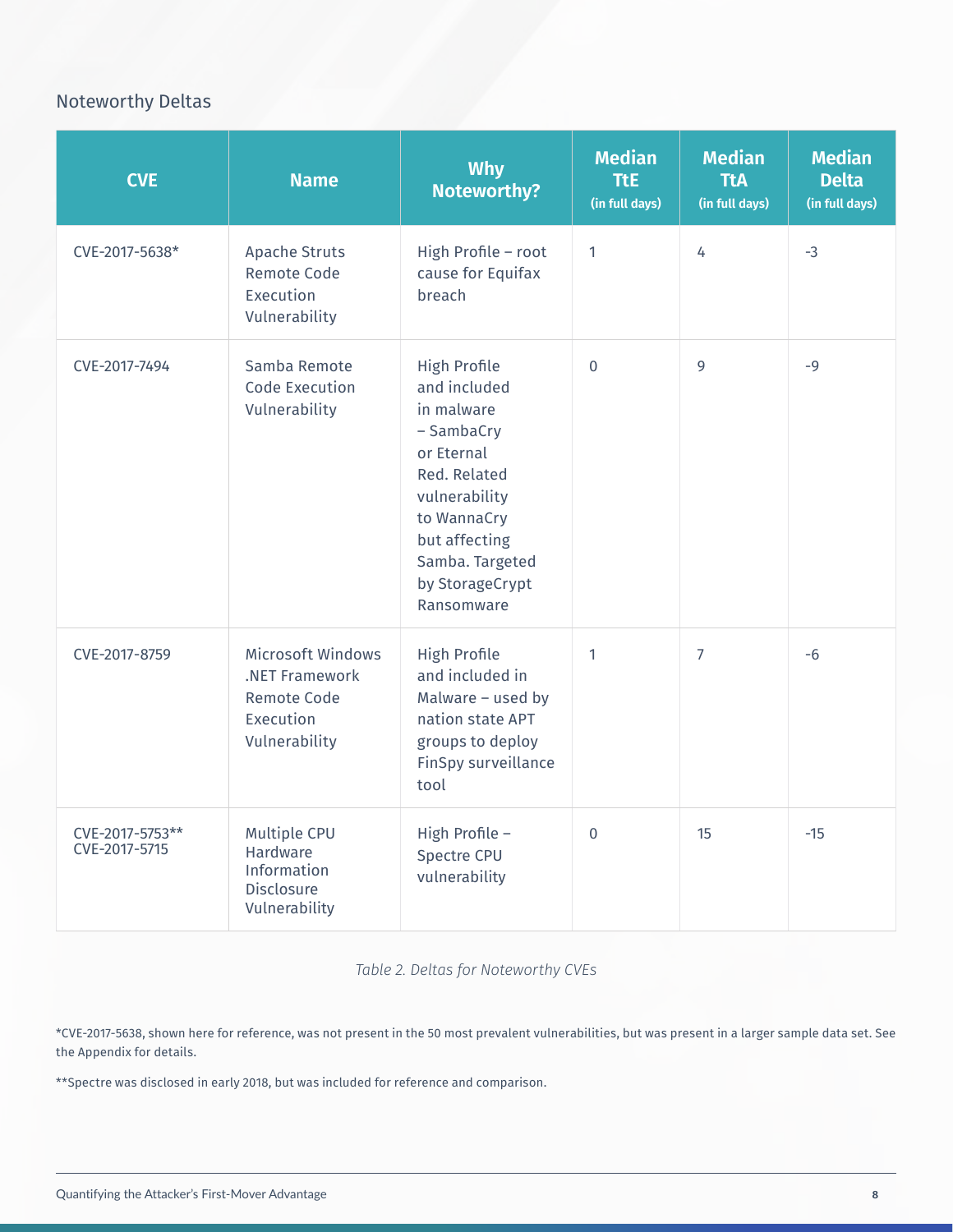## <span id="page-8-0"></span>**VI. CONCLUSION**

Digital transformation has radically increased the number and types of new technologies and compute platforms – from cloud to IoT to operational technology – and led to a dramatic growth in the attack surface. Inevitably, this expanding attack surface has given rise to an unrelenting barrage of vulnerabilities. Yet, many organizations still run their operations programs on fixed cycles (e.g., every six weeks), which is inadequate in today's dynamic IT environment.

Latency is therefore built directly into the cybersecurity process, giving the attacker the advantage from the outset and creating a knowledge deficit. Many CISOs are left struggling to gain visibility into a constantly evolving threat landscape and are hampered in their efforts to proactively manage cyber risk based on business criticality.

**Defenders are setting their pace based on internal factors, rather than on external drivers.**

**7-day** Attackers have a seven-day window of opportunity to exploit a vulnerability before a defender is even aware they are vulnerable.

**76%** of analyzed vulnerabilities had a negative delta – meaning the attacker has the first-mover

advantage.

In most cases where defenders manage to seize the advantage, it is because an exploit is made publicly available long after the vulnerability was disclosed, rather than a quicker TtA. Defenders aren't gaining first-mover advantage based on their own actions. The attacker is already racing around the first corner before the defender has even left the starting blocks. Defenders are acting like they are running solo, when they actually have an opponent.

**The most effective way to retain a positive delta across the majority of vulnerabilities is to conduct continuous vulnerability assessments.**

> **34%** For 34 percent of the analyzed vulnerabilities, an exploit was available on the same day that the vulnerability was disclosed.

Improving TtA by 75% would result in a positive delta for 66% of the analyzed vulnerabilities.

**75%**

Continuous vulnerability assessments are the best option given that TtA is dependent on plugin/signature availability and impacted by the overheads of vulnerability assessment at scale.

Based on the average time from vulnerability disclosure to exploit availability, improving the TtA by 60 percent would have still only resulted in a positive delta for 50 percent of the analyzed vulnerabilities. Improving the TtA by 75 percent would result in a positive delta for 66 percent of the analyzed vulnerabilities.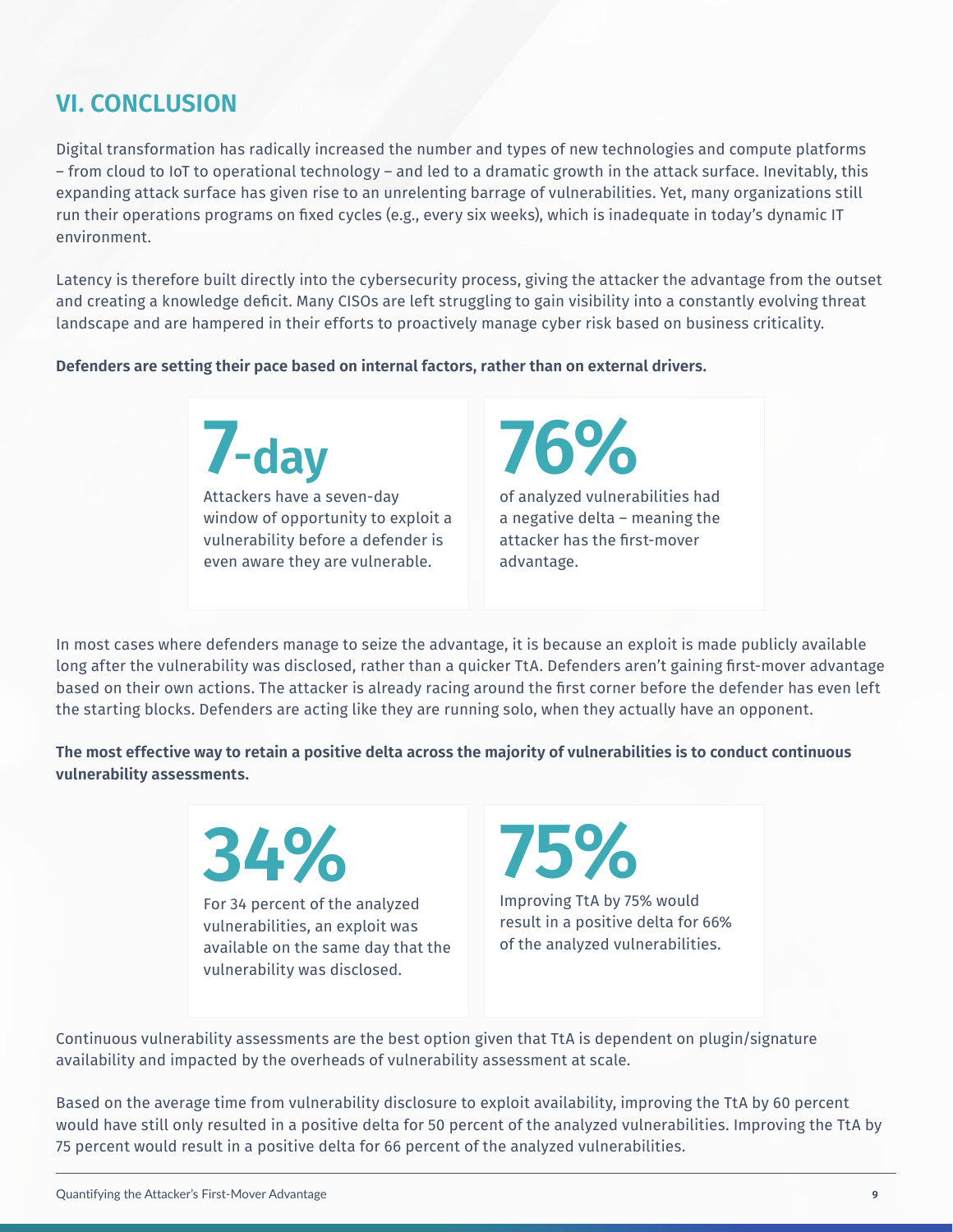Our analysis of scanning behavior indicates that just over 25 percent of organizations are conducting vulnerability assessments with a frequency of two days or fewer. While this is an achievable goal, and will reduce the head start that attackers have for most vulnerabilities, it still leaves a negative delta and exposure gap for some vulnerabilities. This exposure gap can be decisive depending on the vulnerabilities in question.

#### **With threat actors setting the pace, the remaining Cyber Exposure gap cannot be eliminated by a few tweaks or the security organization alone.**

**24%** of vulnerabilities in the data set are actively being targeted by malware in the wild.

**14%** of vulnerabilities in the data are considered High Profile based on discussion and dissemination in the media.

With a negative delta across most vulnerabilities and vulnerability assessment generally lagging behind exploit availability, defenders must compensate in subsequent moves by improving their vulnerability management approach.

Effective vulnerability management programs can quickly adapt and react to the rapidly evolving threat landscape. Start-stop and cyclical models fall short. Instead, organizations need a vulnerability management approach based on a continuous integration and delivery (CI/CD) model.

This is not realistically achievable by the security organization alone. Rather, it necessitates better alignment with operational business units and the rest of the organization. To support this, operational processes must support rapid response and ad hoc remediation and mitigation requests outside of regular maintenance and patch windows.

Remediation and prioritization efforts must be focused on vulnerabilities with publicly available exploits and those actively being targeted by malware, exploit kits and ransomware. This necessitates up-to-date situational awareness and threat context to evaluate true risk and exposure as well as to inform and guide decision making.

#### **Recommendations**

- Use continuous vulnerability assessments to effectively improve the TtA but this by itself cannot fully mitigate the resulting exposure gap.
- Vulnerabilities and exploits are discovered and published incessantly, and attacks and threats evolve at a rapid pace and can strike at any time. The objective of an effective vulnerability management program must be to quickly adapt and react to these changing circumstances. A start-stop or cyclical model falls short in achieving this objective, requiring instead a vulnerability management approach based on a continuous integration and delivery (CI/CD) model.
- Align operational processes to support rapid response and ad hoc remediation and mitigation requests outside of regular maintenance and patch windows.
- Focus remediation and prioritization efforts on vulnerabilities with publicly available exploits and those actively being targeted by malware, exploit kits and ransomware. This necessitates up-to-date situational awareness and threat context.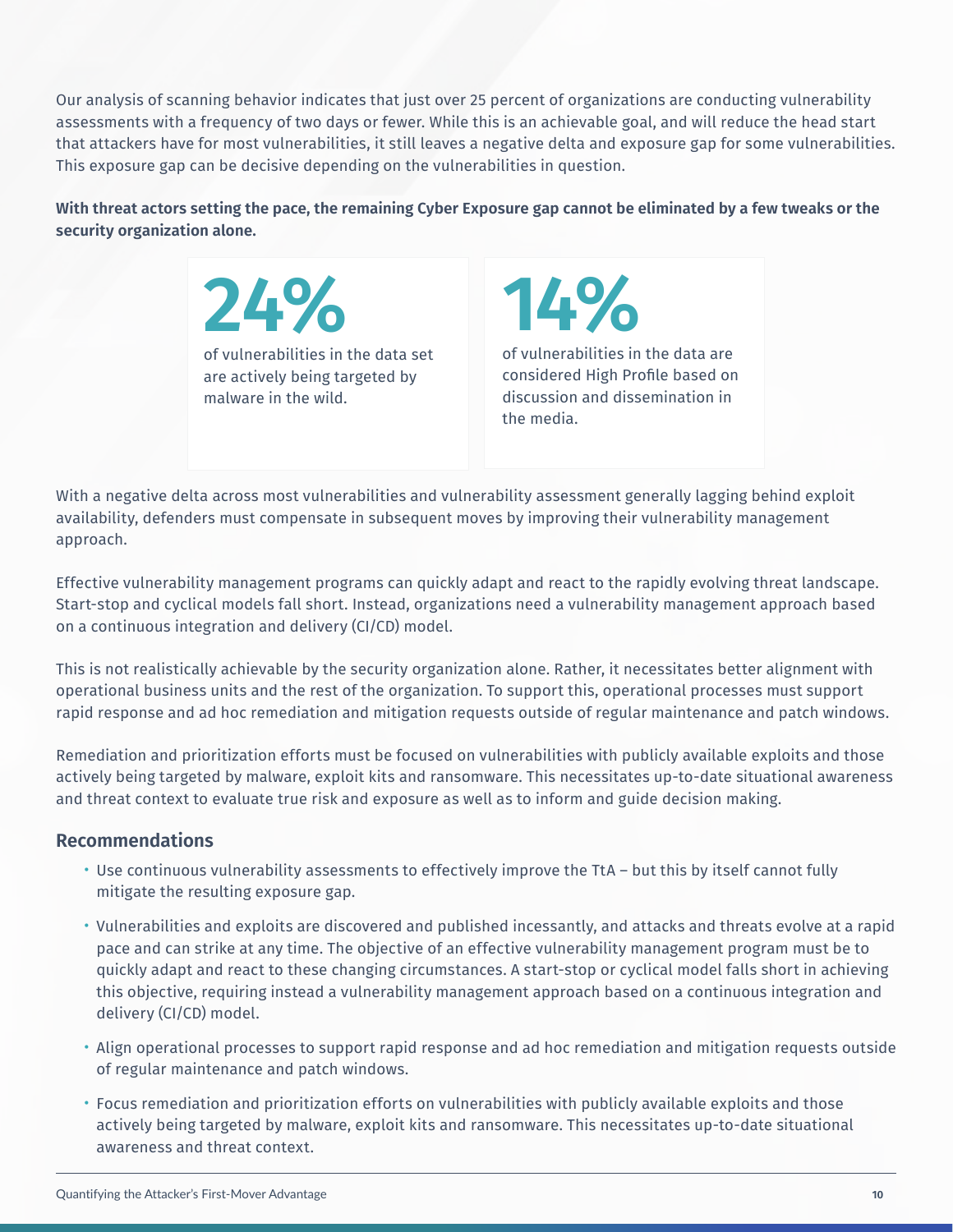# <span id="page-10-0"></span>**VII. APPENDIX**

#### **High-Level Data Breakdown**

The breakdown below provides insight into the analyzed vulnerability data set. The sample set is insufficient to draw any broader conclusions and is not intended to be representative.

The table below lists the associated CPEs' for the analyzed vulnerabilities, in no particular order.

| <b>Operating Systems</b> | <b>Applications</b>                 |
|--------------------------|-------------------------------------|
| Microsoft Windows        | Adobe Flash Player                  |
| Red Hat Enterprise       | <b>Apache Struts</b>                |
| Apple MacOS              | Apple Safari                        |
| Canonical Ubuntu Linux   | Cisco WebEx                         |
| <b>Novell SuSE Linux</b> | Microsoft IE                        |
| Oracle Linux             | Microsoft .NET Framework            |
| CentOS Linux             | Microsoft Malware Protection Engine |
| Oracle VM Server         | <b>Microsoft SharePoint</b>         |
| Debian Linux             | <b>Oracle VirtualBox</b>            |

*Table 3. CPEs Associated with Analyzed Vulnerabilities*

1. Common Platform Enumeration, see: [www.nvd.nist.gov/products/cpe](http://www.nvd.nist.gov/products/cpe)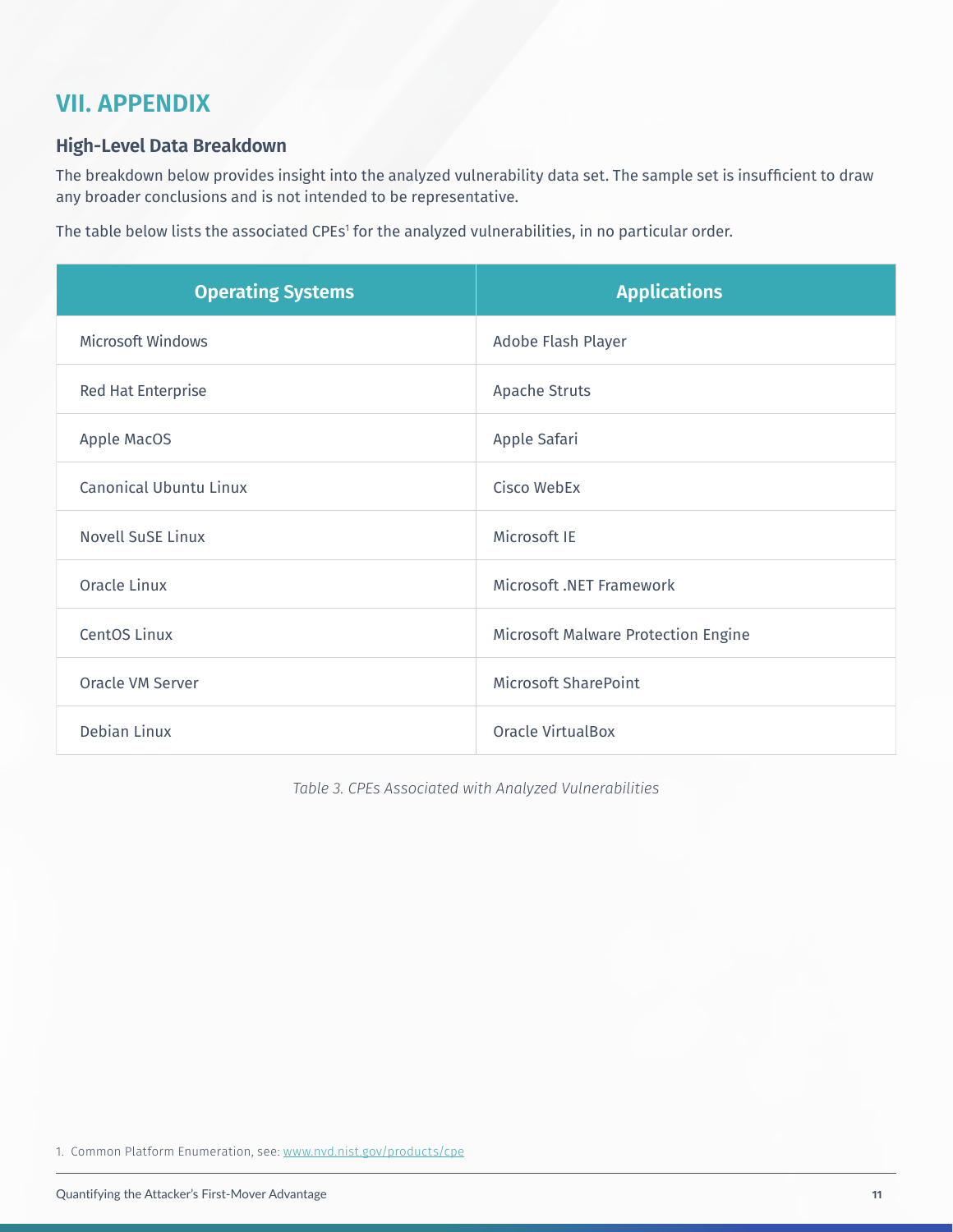<span id="page-11-0"></span>The table below shows a high-level breakdown of the metrics. The data clearly shows that outliers skewed the average.

| <b>Analysis of Outliers in</b><br><b>Data Set</b> | <b>TtE</b>   | <b>TtA</b> | <b>Delta</b> |
|---------------------------------------------------|--------------|------------|--------------|
| <b>Highest Value in Data Set</b>                  | 145.0        | 50.2       | 116.6        |
| <b>Lowest Value in Data Set</b>                   | $\mathbf{0}$ | 5.9        | $-50.2$      |
| Average                                           | 15.0         | 17.1       | $-2.0$       |
| <b>Median</b>                                     | 5.5          | 12.8       | $-7.3$       |

*Table 4. Analysis of Outliers in Data Set*

### **Methodology**

Our analysis focuses on vulnerabilities that fulfilled the following criteria:

- A severity of Critical (CVSS2 7.0-8.9) and High (CVSS2 9.0-10)
- A public exploit is available
- A Tenable plugin was released in 2017
- The highest prevalence by affected asset count in Tenable.io assessments over a three-month period in late 2017

We based the prevalence on the total amount of affected assets in the specified time frame. Additionally, we considered the highest one-day peak for affected assets.

We measured the TtE based on the difference in days from the date that a vulnerability was publicly disclosed according to VulnDB $^{\rm 2}$  and the date that an exploit was made available on Exploit-DB3 . There will always be cases where an exploit may have been made available earlier via a different channel, but for the purpose of this analysis, VulnDB and Exploit-DB were chosen to provide a standard benchmark.

We measured the TtA based on the VulnDB vulnerability disclosure date and the date that a relevant plugin was first included in a vulnerability scan.

### Limitations

- Our vulnerability disclosure date was based on VulnDB vulnerability disclosure dates. There may be exceptions where a vulnerability was disclosed at an earlier date (e.g., on darknet).
- Our exploit availability date is derived from Exploit-DB. There may be cases where an exploit was publicly made available at an earlier date, for example via zero-day exploitation.
- Exploit availability does not necessarily mean active exploitation. Usually, only a subset of exploitable vulnerabilities are, for example, weaponized and automated in the form of malware, ransomware and exploit kits. A human threat actor, however, would have access to any published exploit.
- The sample set size of 50 vulnerabilities is not representative and is insufficient to draw detailed or broader conclusions about vulnerabilities in general.

2. VulnDb is a proprietary vulnerability database from Risk Based Security; 3. Exploit-DB is maintained by Offensive Security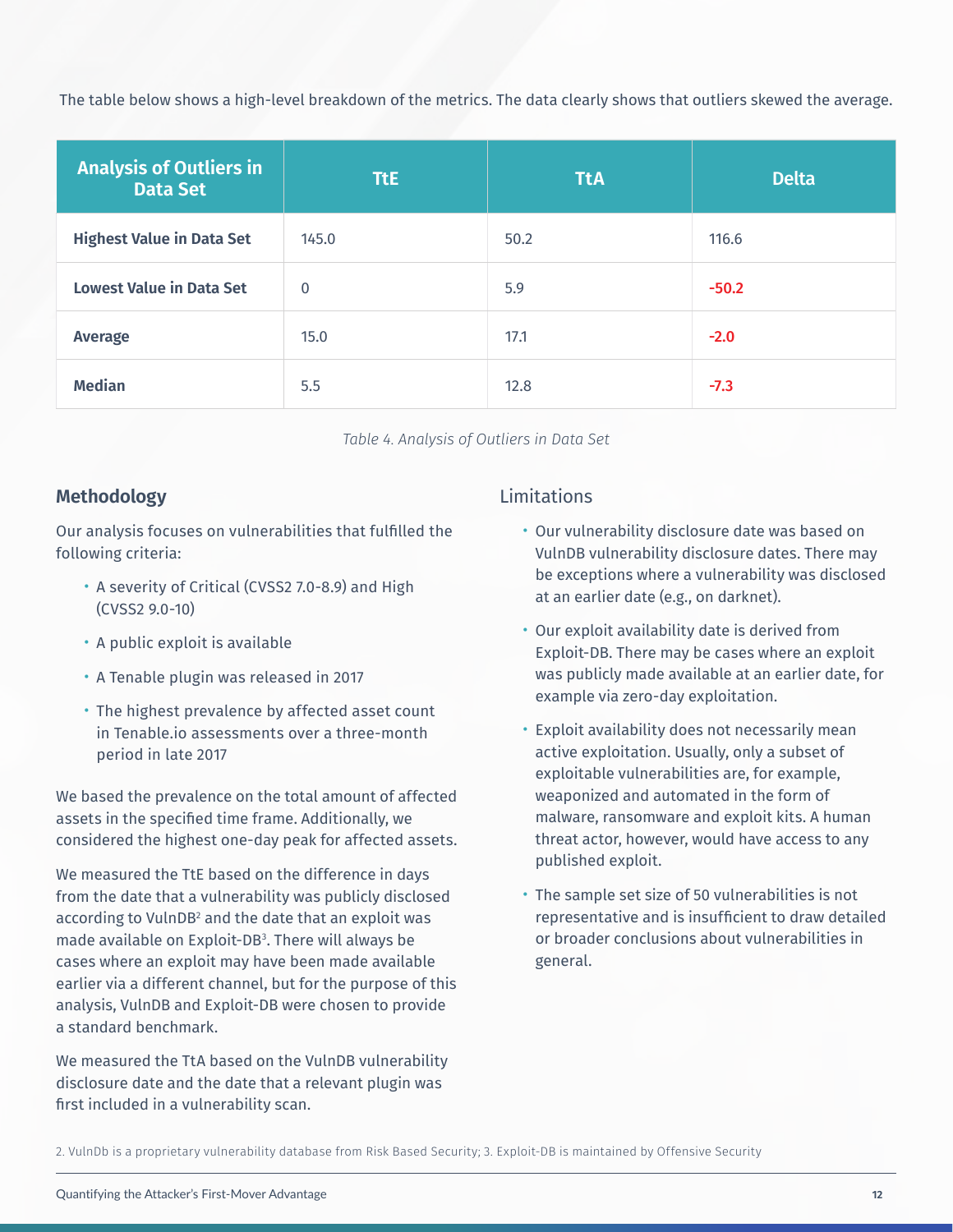### <span id="page-12-0"></span>**Broader Analysis**

Tenable Research previously conducted a delta analysis based on a sample set of 430 unique CVEs.

The criteria for the sample set was:

- Vulnerability was published in 2017
- A public exploit was available
- A sufficient prevalence to permit a representative TtA calculation

Compared to the most prevalent exploitable vulnerabilities, the delta varied, but the overall trend is still negative. The table below shows the metrics for both data sets:

|                             | <b>2017 Exploitable Vulnerabilities</b> | 50 Most Prevalent Vulnerabilities |
|-----------------------------|-----------------------------------------|-----------------------------------|
| <b>Median TtE (in days)</b> | 7.1                                     | 5.5                               |
| <b>Median TtA (in days)</b> | 11.8                                    | 12.8                              |
| Delta = TtE - TtA           | $-4.7$                                  | $-7.3$                            |

*Table 5. Comparison of Median Deltas in Two Data Sets*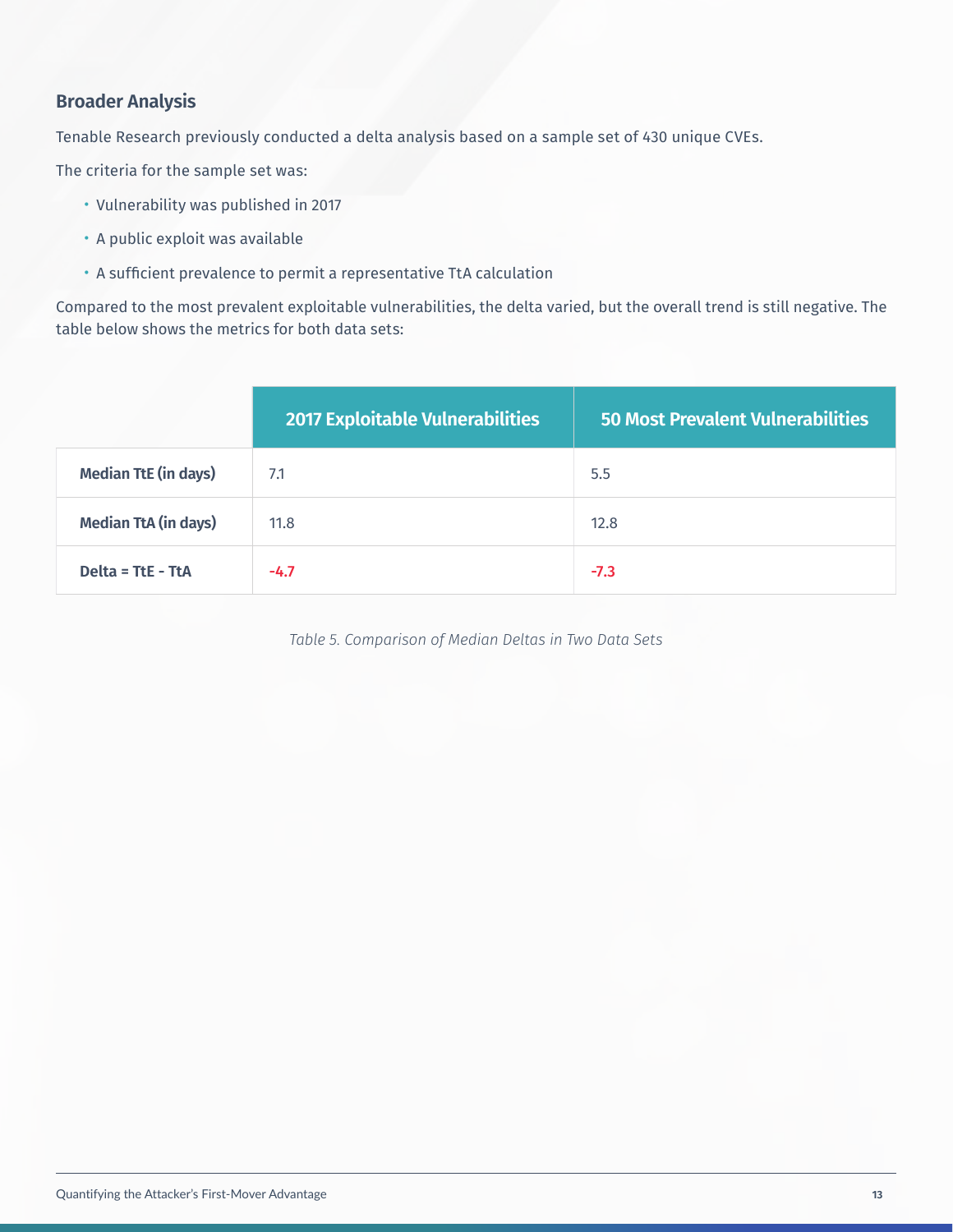### <span id="page-13-0"></span>**Standards and Conventions**

Throughout this report, we refer to specific terms as defined below:

| <b>Term</b>                 | <b>Definition</b>                                                                                                                                                                                                                                                           |
|-----------------------------|-----------------------------------------------------------------------------------------------------------------------------------------------------------------------------------------------------------------------------------------------------------------------------|
| <b>Exploit Availability</b> | The date that an exploit was made publicly available in Exploit-DB for the<br>vulnerability.                                                                                                                                                                                |
| <b>Assessment Date</b>      | The date that a scan was first initiated that included a plugin to assess the<br>vulnerability.                                                                                                                                                                             |
| <b>Time to Assess (TtA)</b> | The time in days between when a vulnerability was publicly disclosed and when a<br>plugin for the vulnerability was included in a vulnerability assessment scan. The<br>plugin release date is the earliest time that a specific vulnerability could have been<br>detected. |
| Time to Exploit (TtE)       | The time in days between when a vulnerability was publicly disclosed and when an<br>exploit for the vulnerability was published.                                                                                                                                            |
| <b>Affected Asset</b>       | An asset that was assessed to be vulnerable to a specific vulnerability.                                                                                                                                                                                                    |
| <b>CVE</b>                  | Common Vulnerabilities and Exposure – a common identifier for publicly known<br>vulnerabilities. CVE and vulnerability are used in this document interchangeably.                                                                                                           |
| <b>CPE</b>                  | <b>Common Platform Enumeration</b>                                                                                                                                                                                                                                          |
| <b>CVSS</b>                 | Common Vulnerability Scoring System. We refer to CVSS Version 2 in this paper.                                                                                                                                                                                              |

*Table 6. Definition of Key Terms*

## **VIII. ABOUT TENABLE**

Tenable®, Inc. is the Cyber Exposure company. Over 24,000 organizations around the globe rely on Tenable to understand and reduce cyber risk. As the creator of Nessus®, Tenable extended its expertise in vulnerabilities to deliver Tenable.io®, the world's first platform to see and secure any digital asset on any computing platform. Tenable customers include more than 50 percent of the Fortune 500, more than 20 percent of the Global 2000 and large government agencies. Learn more at [www.tenable.com](http://tenable.com).